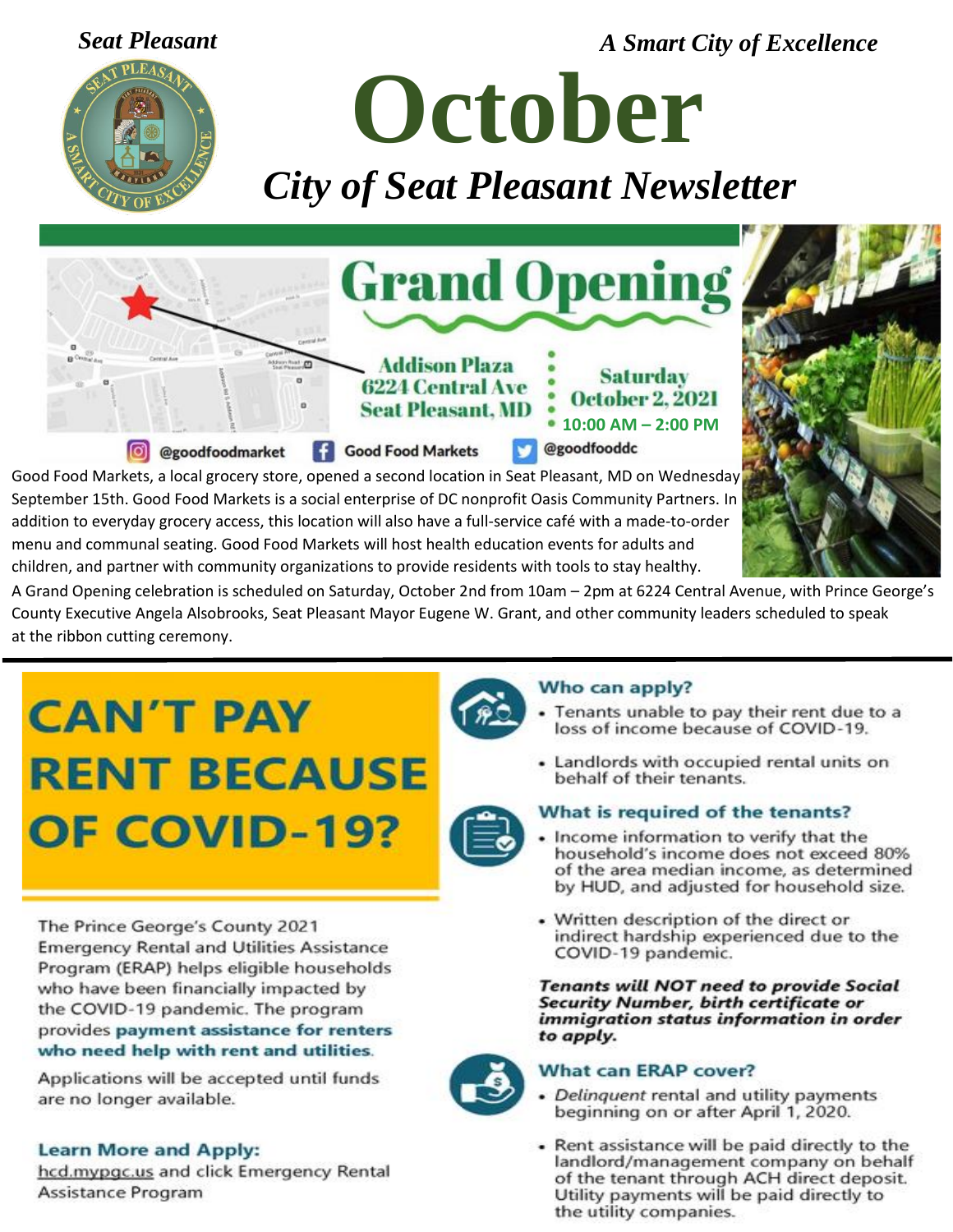#### City Council Monthly Meeting & Legislation Action Office of the City Clerk

#### August 2021

**Wednesday, August 11, 2021, Special Session Wednesday, August 11, 2021, Closed Session**

**Friday, August 13, 2021, Special Session Friday, August 13, 2021, Closed Session**

**Monday, August 23, 2021, Special Session Monday, August 23, 2021, Closed Session**

**Monday, August 30, 2021, Special Session Monday, August 30, 2021, Closed Session**

**Wednesday, September 1, 2021, Special Session Wednesday, September 1, 2021, Closed Session**

September 2021

#### **Monday, September 13, 2021, Regular Work Session**

Ordinance O-22-01 Amendment of Fiscal Year 2021-2022 for Affordable Housing for Low Income Families through the National Strategic Economic Development Grant 1st Reading

Ordinance O-22-02 Amendment of Chapter 112-Noise 1st Reading

### NOW **Monday, September 13, 2021, Public Session**

The Meeting Minutes for the month of July and August were **Approved 7-0-0** The City Council did not introduce any Legislation at this meeting

The City Council meetings for the month of October will be as follows:

Public Hearing, Monday, October 4, 2021, at 6:00p.m. via Zoom Webinar: [https://us02web.zoom.us/webinar/register/WN\\_m7R5DoCbQqKVx\\_REcBePWQ](https://us02web.zoom.us/webinar/register/WN_m7R5DoCbQqKVx_REcBePWQ)

Regular Work Session, Monday, October 4, 2021, at 7:00p.m. via Zoom Webinar: [https://us02web.zoom.us/webinar/register/WN\\_u12Cyoj9ToO02YyHkwS0RQ](https://us02web.zoom.us/webinar/register/WN_u12Cyoj9ToO02YyHkwS0RQ)

Public Session, Monday, October 11, 2021, at 7:00p.m. via Zoom Webinar: [https://us02web.zoom.us/webinar/register/WN\\_cCaJr4pBStSwdwunnfPokQ](https://us02web.zoom.us/webinar/register/WN_cCaJr4pBStSwdwunnfPokQ)

*Join the Seat Pleasant*  Council meetings will be held via Zoom with citizens being provided access to join the meeting from the city's website. *Police Department* All citizens are required to register for the Zoom meetings. All meetings are open to the public with comments being taken in the Public Session. During the COVID-19 the City

*… and Make a*  Copies of legislation and approved meeting minutes can be found on the City's website www.seatpleasantmd.gov or by<br>contractive the City Clark Deckers N.J. where CMG directly as 201,226,2600. contacting the City Clerk Dashaun N. Lanham, CMC directly on 301-336-2600.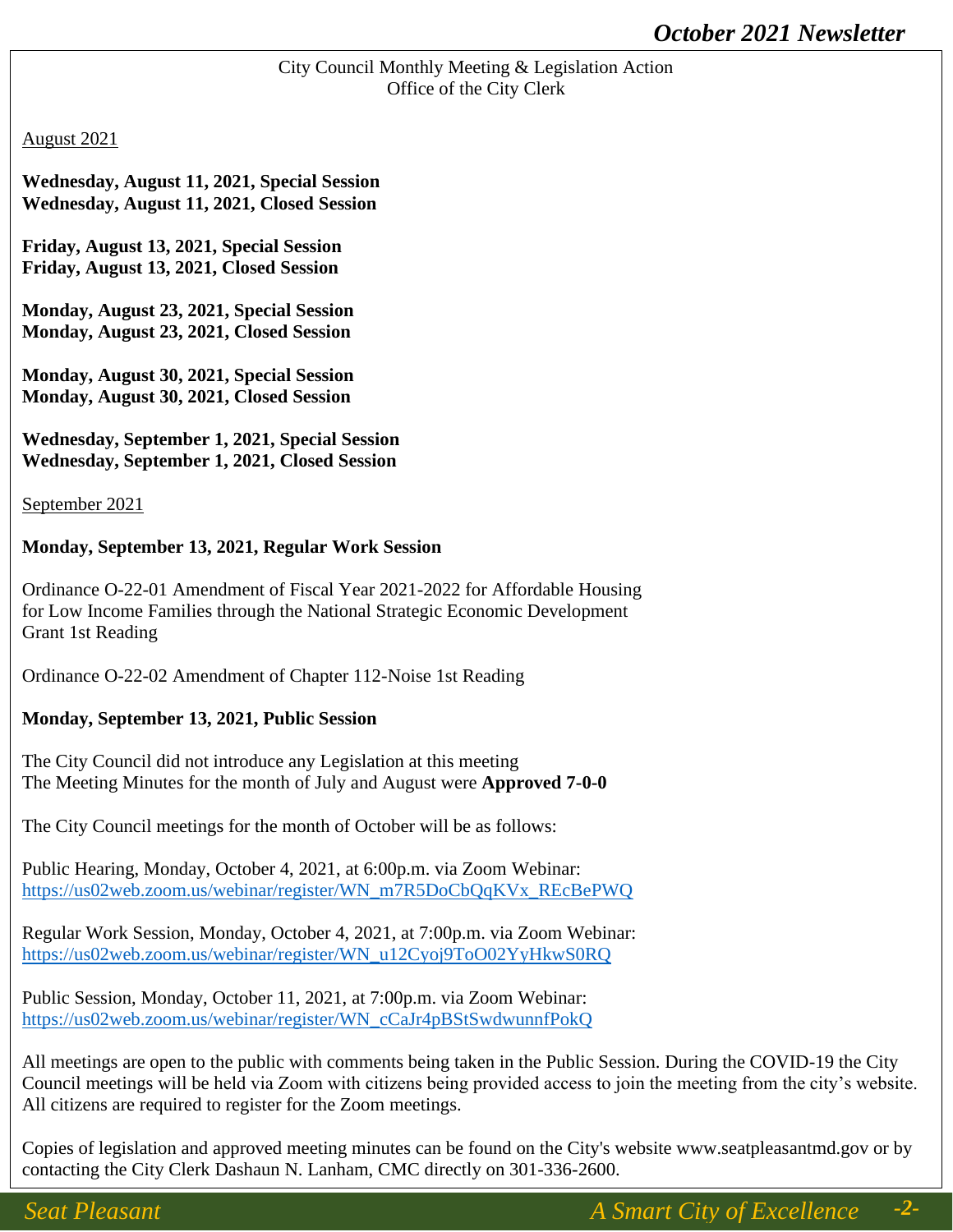### *October 2021 Newsletter*





BULK TRASH IS COLLECTED ON WEDNESDAYS BY APPOINTMENT ONLY.

Acceptable bulk trash includes, but not limited to:

- Plastic-covered mattresses
- Sofas
- Chairs
- Tables
- Cabinets, etc.
- Appliances
- Lawn furniture
- Barbecue grills (do not include propane tanks)
- Toys
- Lawnmowers, and other power equipment (oil and gas must be drained)
- Rolled up carpet & padding

#### UNACCEPTABLE ITEMS INCLUDE, BUT NOT LIMITED TO: CONSTRUCTION MATERIALS, CAR PARTS, LOGS & TIRES.

### **WASTE MANAGEMENT SERVICES**



**(Times are approximate\*) Use the website to make BULK TRASH REQEUSTS**

> **Monday Trash Collection 6:00AM - 4:00PM**

**Tuesday Curbside Recycling 6:00AM - 4:00PM**

**Wednesday Yard Waste/Bulk Trash (By Appointment Only) 6:00AM - 3:00PM**

> **Thursday Trash Collection 6:00AM - 4:00PM**

**[WWW.SEATPLEASANTMD.GOV](http://www.seatpleasantmd.gov/)**

**City Hall: (301) 336-2600**





### **RECYCLING DO'S**

### **AND DON'T'S**

### **DO RECYCLE:**

- **Paper- Cardboard, Cartons, Newspapers, Books**
- **Plastic- Bottles, Cups, Containers**
- **Metal- Steel, Aluminum, Bottles, Cans, Containers**
- **Glass- Bottles, Jars**

### **DON'T RECYCLE:**

- **Styrofoam**
- **Plastic bags, Plastic Wrap**

**RECYCLING WILL NOT BE COLLECTED IF UNACCEPTABLES ARE IN THE BIN.**

**DO NOT PUT PLASTIC BAGS IN YOUR RECYCLING BIN.**



### **YARD WASTE COLLECTION**

Yard Waste collection (small tree limbs, grass clippings, and leaves) is on Wednesdays. No appointment needed, just place yard waste on the curb. It is a County regulation that leaves and yard waste be placed in brown paper bags, or in non-City issued empty trash receptacles and twigs can be bound together. **Yard Waste placed in plastic bags are not allowed at the County landfill.** Bags can be found in most home improvement stores and are commonly labeled as "yard and leaf bags."





*Seat Pleasant A Smart City of Excellence*